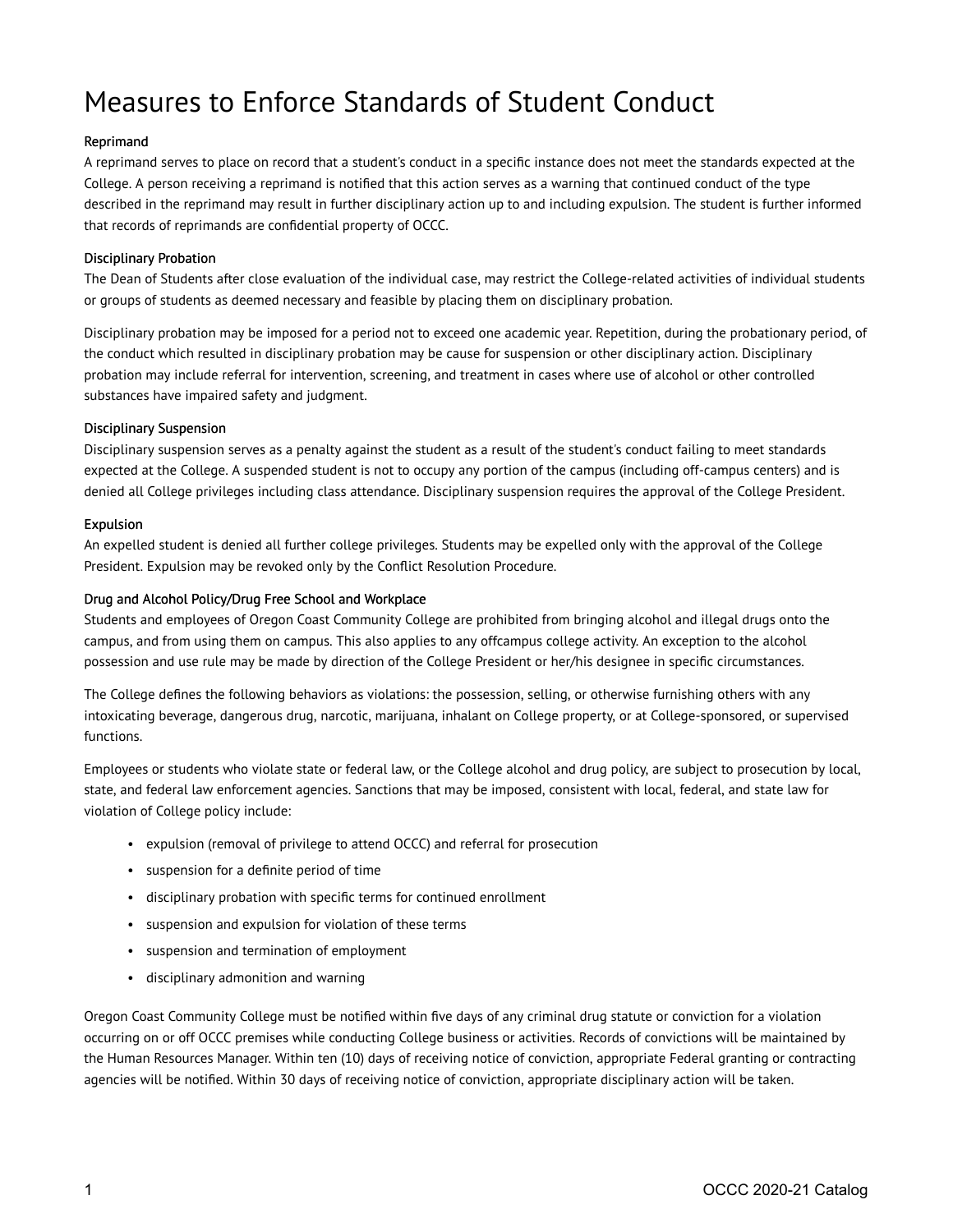In keeping with the intent of U.S. Public Law 101- 226, Section 22: Drug- Free Schools and Campuses, it is the obligation of Oregon Coast Community College to inform its students and employees of the health risks associated with use of various illicit drugs and abuse of alcohol. Any substance used through needle-sharing increases the risks of AIDS and Hepatitis B.

## Conflict Resolution/Grievance Procedure

### I. Purpose

When there is a difference of opinion regarding college procedures, policies, decisions, values, or treatment, students at OCCC are encouraged to seek resolution with the individual the conflict exists with, or his/her supervisor. If the conflict is with a service area of the College, resolution should first be sought in that area.

This grievance procedure has been established to provide individuals or groups of students the opportunity to challenge decisions and/ or actions taken by faculty, staff, or other students which they feel are in violation of their rights. Students with a grievance shall follow the process as outlined below.

### II. Grievance Procedure

Grievance issues should be resolved in a timely manner. In order to assure this, time restrictions are a part of each step. If a student grievant misses a deadline, the process is considered to be terminated. If college personnel fail to meet a deadline, the grievance is forwarded automatically to the President for resolution. The time lines can be extended by mutual agreement between the involved parties at any time.

Time lines start when written materials are submitted to the Vice President Student Affairs' Office. Under Step 2 below, to insure that grievance materials reach the appropriate office in a timely fashion, students shall file their grievances with the Vice President Student Affairs. This office is responsible for noting when the grievance is filed and for sending copies to the appropriate parties.

### Step 1: Informal Grievance Procedures for Conflict Resolution with Students/Faculty/Staff Members:

- 1. It is recommended that the student discuss the problem with the faculty, staff member, or student directly involved within ten (10)calendar days of the event's occurrence.
- 2. If the student chooses not to discuss the problem with the other party, or the problem is not resolved during the discussion, the student should meet with an advisor for further discussion and, if desired by the student, to begin formal grievance procedures.

### Step 2: Formal Grievance Procedures:

- 1. If the problem cannot be resolved informally, as described in Step 1 above, the student may file a college Grievance Form. Grievance Forms are available at OCCC Student Services counter and all other OCCC centers. These completed forms must be turned in to the Vice President Student Affairs' Office within seven (7) working days of meeting with an Advisor. Time lines commence at the time of the meeting with the Advisor.
- 2. Within seven (7) working days of receipt of the formal written grievance form, the Vice President Student Affairs will contact all involved parties and attempt to clarify the complaint and assist the parties to reach a solution that is mutually acceptable to all parties. The resolution will be provided in writing to the involved parties.
- 3. The Vice President Student Affairs shall issue a written decision to all parties involved within 14 working days of receipt of the student's grievance.

### Step 3: Appeal of Dean of Students' Decision:

- 1. If the student does not accept the decision of the Vice President Student Affairs, the student may submit a written appeal to the President within seven (7) working days of receipt of the decision of the Vice President Student Affairs.
	- 1. The student must present all evidence in writing, including a copy of the original grievance form and previous decisions in the matter reached at lower levels of the process.